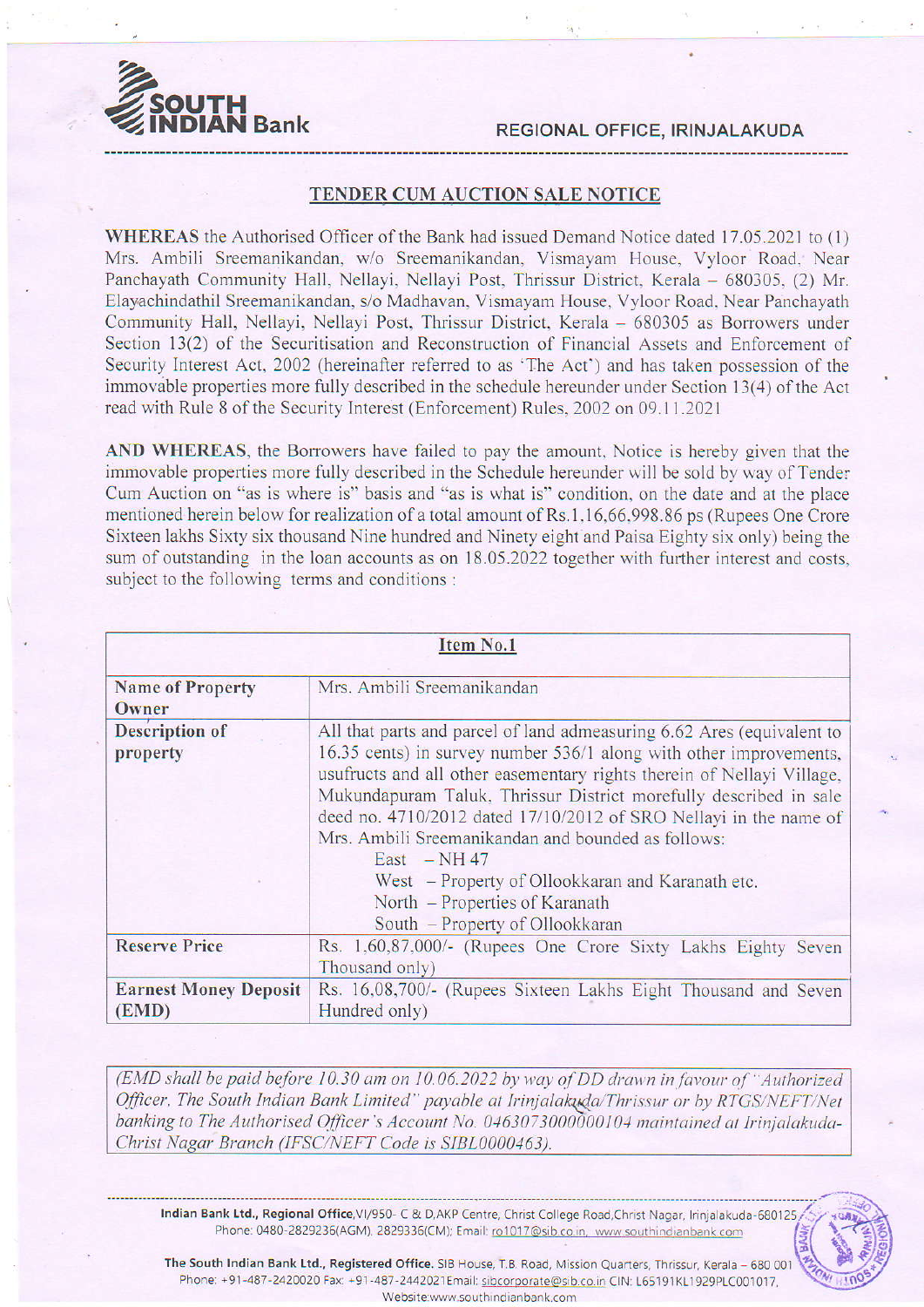

## **AN Bank** REGIONAL OFFICE, IRINJALAKUDA

| Date and Place of Sale | 10.06.2022 | The South Indian Bank Ltd,<br>Irinjalakuda Regional Office,<br>VI/950-C $&$ D, AKP Centre,<br>Christ College Road, |  |
|------------------------|------------|--------------------------------------------------------------------------------------------------------------------|--|
|                        |            | Irinjalakuda-680125, Thrissur.                                                                                     |  |

## TERMS AND CONDITIONS

- 1) The property will be sold on "as is where is" basis and "as is what is" condition and the Bank is not responsible for title, condition or any other fact affecting the property. The particulars furnished regarding the secured asset is stated to the best of information of the Bank and the Bank will not be answerable for any error, misstatement or omission.
- 2) The proposed Tenderers shall read and understand the ierms and conditions mentioned in the Tender Sale Notice which is published by the Bank in its Website/ Kodakara Branch and Irinjalakuda Regional Office, VI/950-C & D, AKP Centre. Christ College Road, Irinjalakuda-680125, Thrissur and also visit the scheduled property and satisfy as to its area, boundaries etc, ownership, title, encumbrances, statutory approvals, measurements etc. The Bank shall not entertain any dispute regarding the Tender process or the scheduled property after participating in the sale.
- 3) Interested Tenderers shall produce a copy of any valid photo identity/ address proof. In case, the Tenderer is participating on authorization, he should produce the ID proof of himself and the Tenderer.
- 4) All amounts payable regarding the sale including EMD shall be paid by way of DD drawn in favour of "The Authorised Officer, The South Indian Bank Ltd." payable at Irinjalakuda/RTGS/NEFT/net banking to Authorised Officer Account No. 0463073000000104 maintained at Irinjalakuda-Christ Nagar Branch (IFSC/NEFT Code is SIBL0000463).
- 5) Intercsted Tenderers shall submit Demand Draft for the EMD at The South Indian Bank Ltd. Regional Office, Irinjalakuda along with the Tender in a sealed cover before 10.30 AM on 10.06.2022.
- 6) The Right of entry to the place of sale will be restricted to the Tenderers who have submitted the Tender letter and EMD in a sealed cover within the stipulated time or within such time as may be decided by the Authorised officer at his sole discretion.
- 7) The Authorised Officer has got right to cancel/ postpone the Auction without assigning any reason whatsoever. Further, the Authorised Officer shall have the discretion to accept, reject or return any or all the Tenders already submitted and the Bank will not entertain any claim or fepresentation in that regard from the Tenderers.
- 8) The Sealed Tenders will be opened by the Authorised Officer on 10.06.2022 at 11.00AM. Any tender received quoting a price below the Reserve Price will be rejected outright.
- 9) After opening the tenders, the Tenderers who are present may be given an opportunity at the discretion of the Authorised Officer to have inter se bidding among themselves to enhance their offer price.
- 10)The Successful Tenderer should pay 25% of the bid amount (less EMD) immediarely on receipt of bid acceptance letter and the balance 75% amount within 15 days of the sale, failing which the entire amount paid by the Tenderer shall be forfeited by the Authorised Officer. without any notice and the sale will be cancelled and the property will be brought to sale again. However, in desirable cases the time may be extended at the sole discretion of the Secured Creditor.

Indian Bank Ltd., Regional Office, VI/950- C & D, AKP Centre, Christ College Road, Christ Nagar, Irinjalakuda-680125 Phone: 0480-2829236(AGM), 2829336(CM); Email: ro1017@sib.co.in, www.southindianbank.com

The South Indian Bank Ltd., Registered Office. SIB House, T.B. Road, Mission Quarters, Thrissur, Kerala - 680 001 Phone: +91-487-2420020 Fax: +91-487-2442021Email: sibcorporate@sib.co.in CIN: L65191KL1929PLC001017, Website:www.southindianbank.com